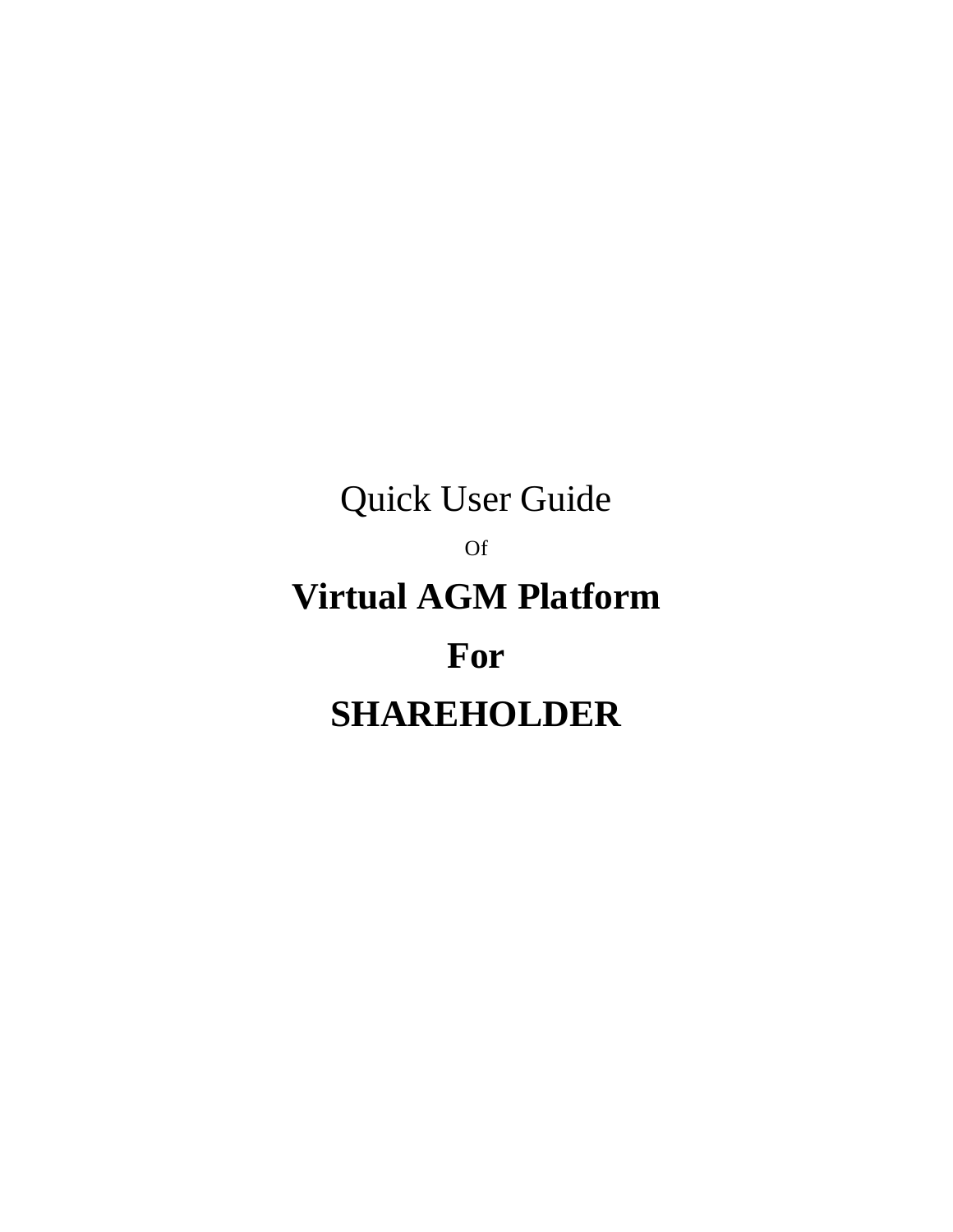| <b>Login as Shareholder</b>                          | <b>Login as Board Member</b>                              |
|------------------------------------------------------|-----------------------------------------------------------|
| <b>Individual</b><br>Company<br><b>Proxy</b>         | <b>Board Member ID:</b>                                   |
| <b>Shareholder Name:</b>                             | Enter Board Member ID<br>Login                            |
| Enter Your Name                                      |                                                           |
| <b>BO ID</b> / Folio ID::                            |                                                           |
| Enter Your BO ID / Folio ID:                         | <b>Login as Others</b>                                    |
| <b>Total Share:</b><br><b>Enter Your Total Share</b> | <b>Other Member ID:</b>                                   |
| Login                                                | Enter Other Member ID                                     |
|                                                      | Login                                                     |
|                                                      |                                                           |
| <b>Individual Login Interface</b>                    |                                                           |
|                                                      | <b>Login as Shareholder</b>                               |
| Click "Individual" Button<br>$\bullet$               | <b>Individual</b><br>Company<br><b>Proxy</b>              |
| Fill up the following fields                         | <b>Shareholder Name:</b>                                  |
| Shareholder name                                     | Enter Your Name                                           |
| BO ID/Folio ID                                       | <b>BO ID / Folio ID::</b>                                 |
| Total share<br>п                                     | Enter Your BO ID / Folio ID:<br><b>Total Share:</b>       |
| • Correct Information will allow                     | Enter Your Total Share                                    |
| an Individual shareholder to                         | Login                                                     |
| log in.                                              |                                                           |
| Here BO ID/Folio ID and Total<br>$\bullet$           |                                                           |
| share is mandatory Field.                            |                                                           |
|                                                      |                                                           |
|                                                      | <b>Login as Shareholder</b>                               |
| <b>Company Login Interface</b>                       | <b>Individual</b><br><b>Company</b><br><b>Proxy</b>       |
|                                                      | <b>Company Name:</b>                                      |
| Click "Company" button.                              | <b>Enter Name</b>                                         |
| Fill up the following field                          | <b>Authorized person Name:</b>                            |
| <b>Company Name</b><br>$\blacksquare$                | Authorized person Name                                    |
| <b>Authorized Person Name</b><br>п                   | <b>BO ID / Folio ID::</b><br>Enter Your BO ID / Folio ID: |
| • BO ID/Folio ID                                     | +                                                         |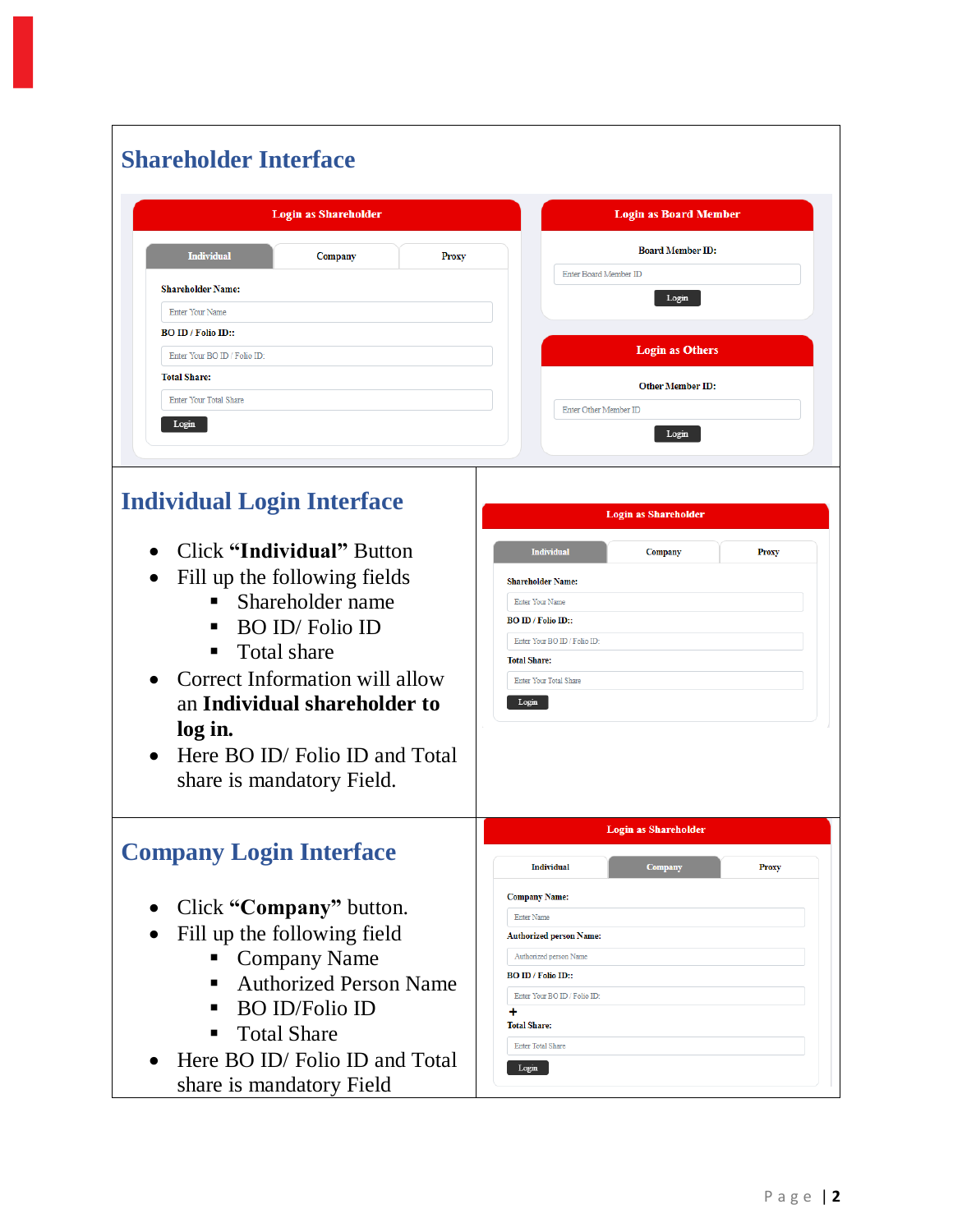| Authorized person name will<br>be the person who will be<br>assigned from the specific<br>company. In attendance report<br>that name will be counted.<br><b>Multiple BO ID user can give</b><br>$\bullet$<br>minimum five BO ID at a time<br>by Clicking the Pulse sign $(+)$<br>beside the BO ID field.<br>But he has to give the<br>$\bullet$<br>summation of all share that<br>company hold in the "Total<br>share" field.<br>Correct Information will allow a<br>Company shareholder to log in |                                                                                                                                                                                                                                                                                                             |
|----------------------------------------------------------------------------------------------------------------------------------------------------------------------------------------------------------------------------------------------------------------------------------------------------------------------------------------------------------------------------------------------------------------------------------------------------------------------------------------------------|-------------------------------------------------------------------------------------------------------------------------------------------------------------------------------------------------------------------------------------------------------------------------------------------------------------|
| <b>Proxy Login Interface</b><br>Click "Proxy" button.<br>Fill up the following field<br>$\bullet$<br>Shareholder name<br><b>BO ID/Folio ID</b><br>п<br><b>Total Share</b><br>п<br>Name of Proxy<br>п<br>Here BO ID/Folio ID and Total<br>share is mandatory Field<br>Correct Information will allow a<br>Proxy shareholder to log in                                                                                                                                                               | <b>Login as Shareholder</b><br><b>Individual</b><br><b>Company</b><br>Proxy<br><b>Shareholder's Name:</b><br><b>Enter Name</b><br><b>BO ID / Folio ID::</b><br>Enter Your BO ID / Folio ID:<br><b>Total Share:</b><br><b>Enter Total Share</b><br><b>Name of Proxy:</b><br><b>Enter Proxy Name</b><br>Login |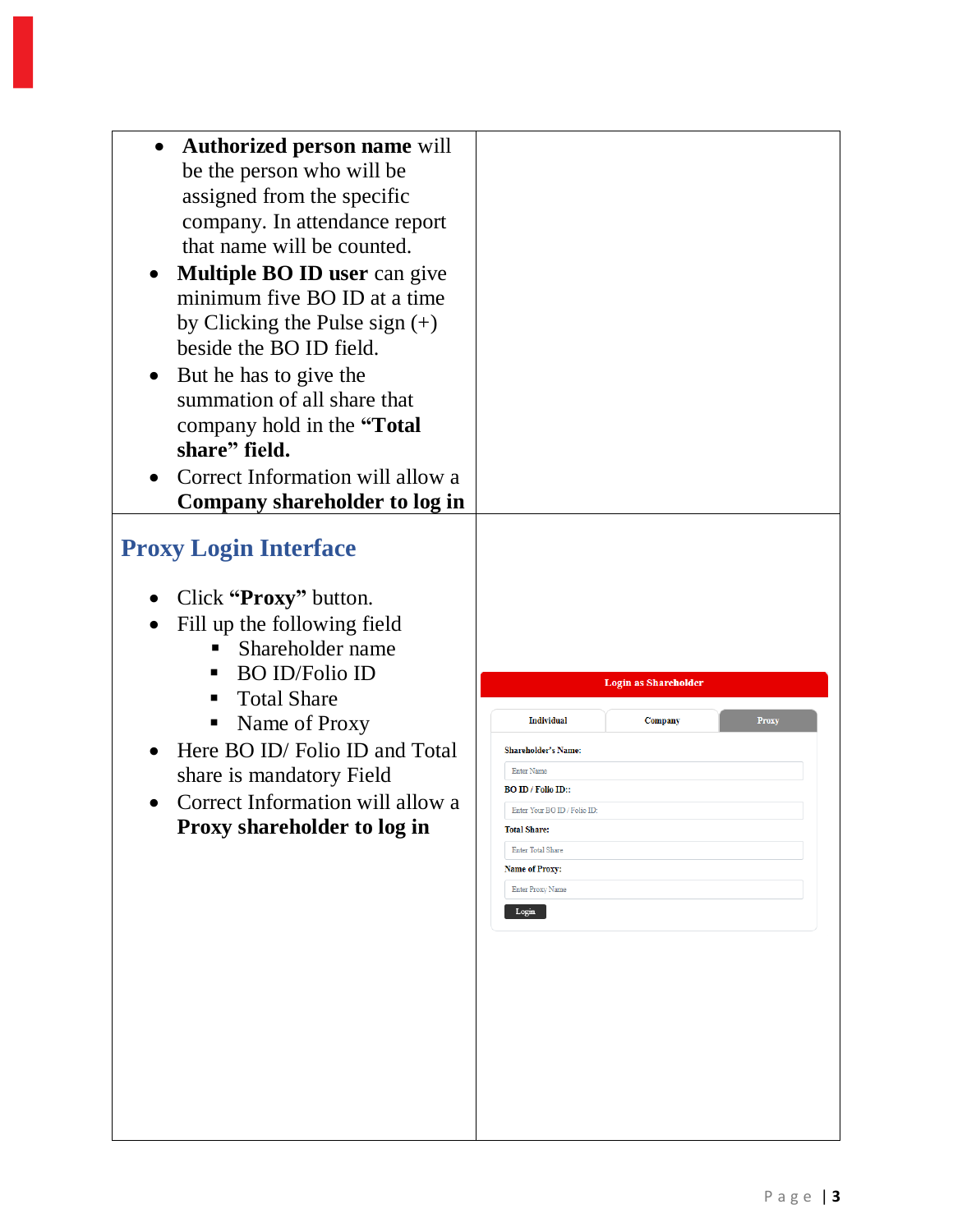## **Shareholder Landing Page**



### If Video get Paused or Video Loading Error due to Internet **Failure or Bandwidth Dropout Please Refresh The Page.**

#### **VOTE**

- Shareholder will click the "vote" Here" button to submit their vote for each agenda.
- One Shareholder can give vote  $\bullet$ for once.

**Vote Here** 

You need to Click vote here each time to vote

#### **Agenda**

Share Holder can see All agenda  $\bullet$ of the current AGM and live voting result.